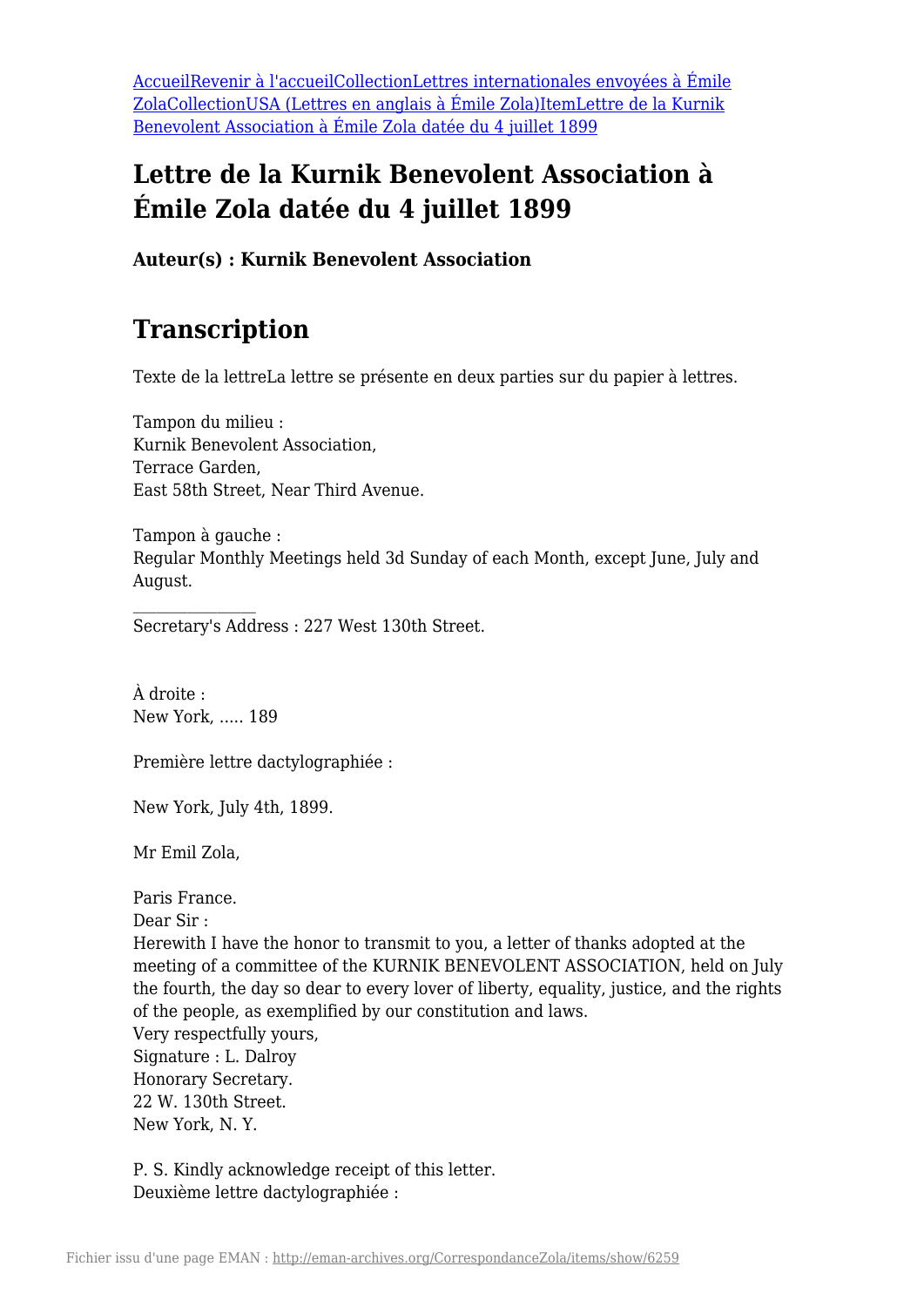Mr Emile Zola, Paris, France, Honored Sir :\_

In common with the citizens of our beloved country, the members of the KURNIK BENEVOLENT ASSOCIATION, recognizing the signal services to the cause of justice which you have rendered by your fearless and intrepid proclamation of the true state of facts in the Dreyfus case, have appointed the undersigned comittee to extend to you on behalf of our Association, our sincere thanks for your noble and unselfish conduct ; and to express to you our unbounded admiration for your courage and self-sacrifice in championing the cause of the prisoner on Devil's Island, when such championship meant the arraying against yourself of the almost united people of your country. It is due to your stand in this matter, that justice has triumphed over avarice, and cupidity, and dishonesty. We trust that the ultimate outvome of it all may be a firmer establishment of our sister republic across the Atlantic ; with which we, notwithstanding all their faults, deeply and sincerely sympathize with ; and also which we trust will, together. With our own belvoed and gloriously free country, be, the means of placing the entire human race on a freer and more liberal position.

We beg of you to accept the thanks and the assurance that we will ever pray that He, who is the ruler of all countries, will bless you and yours, and grant you long life, health, and happiness.

Very respectfully yours, THE KURNIK BENEVOLENT ASSOCIATION.

BY 8 signatures "commitee" 1 [Illisible] 2 Dr. Gustave Bown 3 Sam Ascher 4 S. Appel 5 M. H. Siegel 6 John Jacob 7 Idame Harlem 8 [Illisible]

Signatures : President. Charles Appel Vice. Pres. Isaac Aekus Treasurer [Illisible] Secretary ; L. Dalroy

## **Les folios**

En passant la souris sur une vignette, le titre de l'image apparaît.

3 Fichier(s)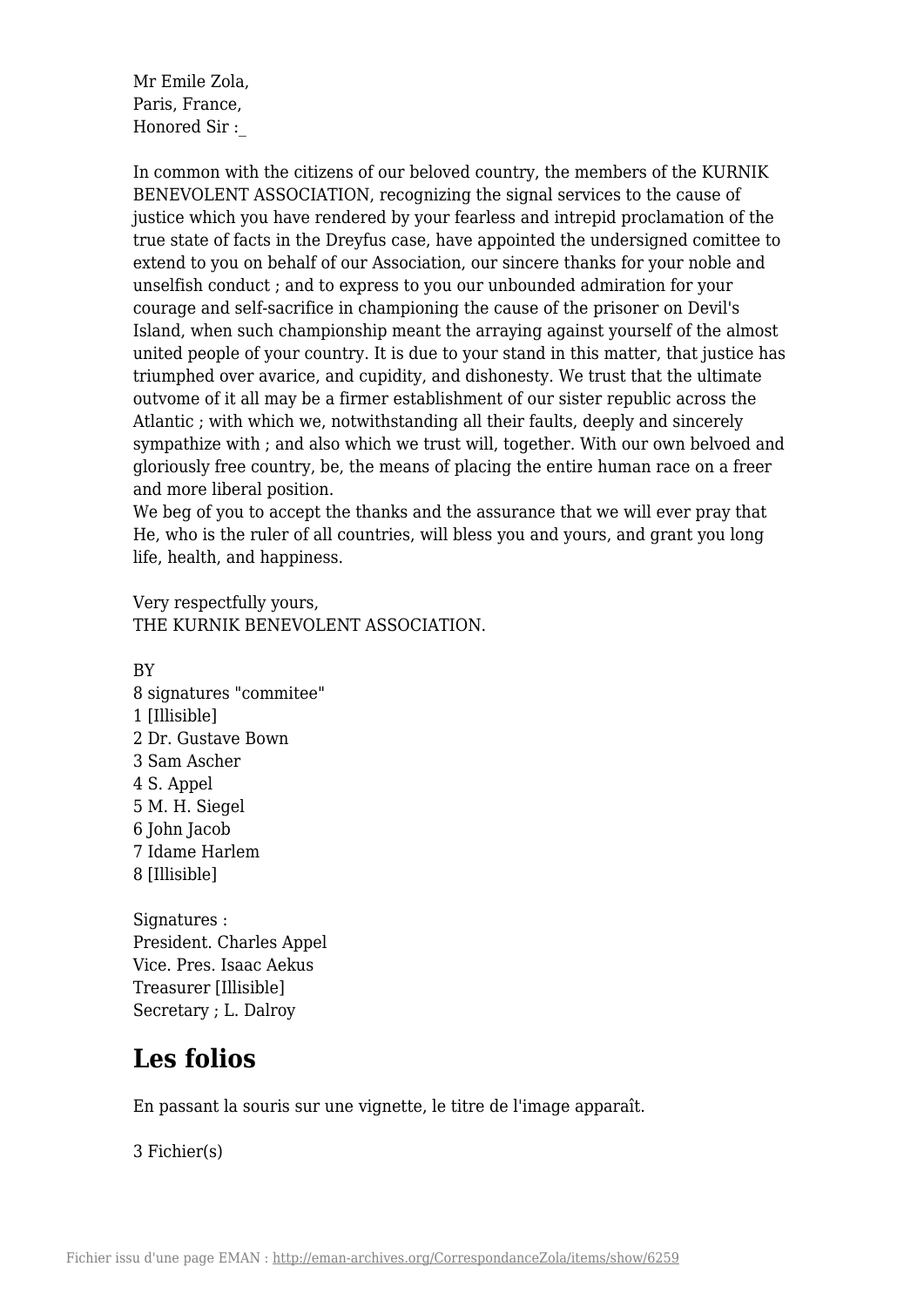## **Les mots clés**

[soutien,](https://eman-archives.org/CorrespondanceZola/items/browse?tags=soutien) [Dreyfus](https://eman-archives.org/CorrespondanceZola/items/browse?tags=Dreyfus)

# **Relations**

Ce document n'a pas de relation indiquée avec un autre document du projet.

## **Présentation**

GenreCorrespondance Date d'envoi1899-07-04 AdresseEast 58th Street, Near Third Avenue, New York

## **Description & Analyse**

DescriptionExpression de l'admiration pour son combat pour la justice. Notesnon

# **Information générales**

LangueAnglais

CoteAME 1899\_07\_04 LAZ.lettre03.Kurnik.04071899.NewYork Éléments codicologiques Lettre originale, sans enveloppe, papier à lettres, deux feuillets dactylographiées à l'encre violente dont seul le verso est utilisé. Un des feuillets a été rallongé.

# **Informations éditoriales**

Éditeur de la ficheCentre d'Étude sur Zola et le Naturalisme & Institut des textes et manuscrits modernes, CNRS-ENS ; projet EMAN (CNRS-ENS-Sorbonne Nouvelle). Mentions légales

- Fiche : Centre d'Études sur Zola et le Naturalisme & Institut des textes et manuscrits modernes, CNRS-ENS ; projet EMAN (CNRS-ENS-Sorbonne Nouvelle). Licence Creative Commons Attribution – Partage à l'Identique 3.0 (CC BY-SA 3.0 FR).
- Image : Document reproduit avec l'aimable autorisation des ayants droit d'Émile Zola. Toute reproduction du document est interdite sans autorisation des ayants droit. Les demandes peuvent se faire à l'aide du formulaire de contact.

#### Contributeur(s)Cantiran, Élise

Notice créée par [Richard Walter](https://eman-archives.org/CorrespondanceZola/mapage/2) Notice créée le 02/07/2018 Dernière modification le 21/08/2020